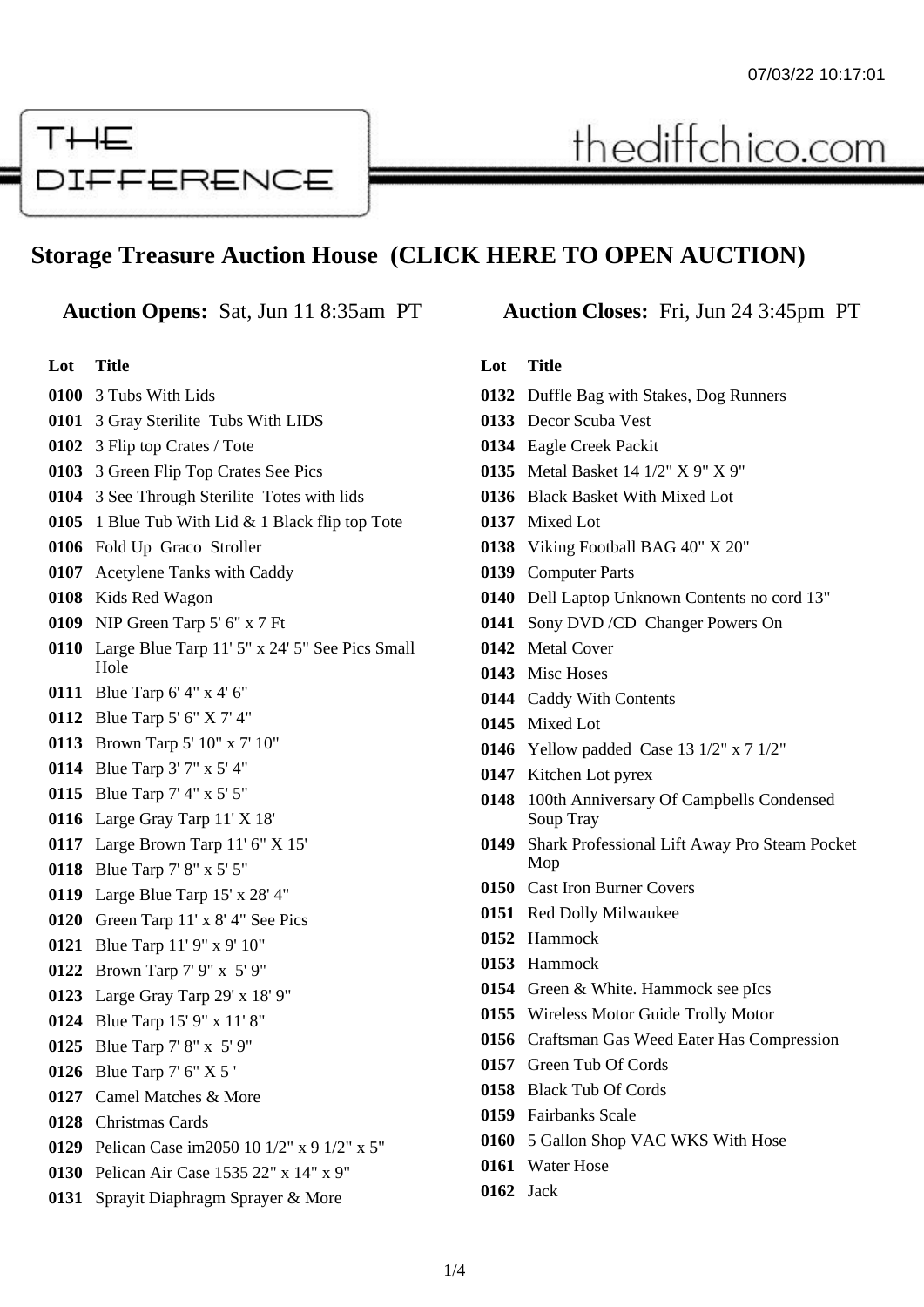#### **Lot Title**

Working Skil Saw

- Red Dolly
- Razor Scooter
- 4 Socket Floor Lamp 56" tall
- Kenmore Electric Dryer
- Pair OF Working Lamps 23" tall
- Coleman Beverage Cooler 21 1/2" X 15 1/4" X 15 1/4"
- Oxygen Bottles With Caddy
- Coleman Beverage Cooler 21 1/2" x 15 1/4" x 15 1/4"
- Working Pneumatic Air Dimpler
- Stack On Gun Safe 55" x 21" x 10"
- Rolling Utility Cart Flat Tires, 37 1/2" long x 23" wide
- Multipurpose Rolling Cart Shelf 71" x 46 1/2"x 21 1/2"
- The Ultimate G Series Kirby Works
- Pack & Play
- Blue Bucket Of Cords
- Box Of Pegs For Peg Board
- Heavy Duty Bandsaw WORKS Bring Help to Load !!!!!
- Red Dolly Flat Tires
- Red Dolly Flat Tires
- Power Ex Bars
- Hot Sails Maui Sail In BAG
- 6.2 Sail Works Sail in Bag
- Sail Works 6.9 Sail
- 4.4 Race Foil Pro Sail
- Dakine Hawaii Sail
- Sail Frames In Bag
- SailWorks Sail 5.6
- Mistrade Stinger Board 102"
- Mistrade Board Screamer B 108" LONG
- Working Rolling Insignia AC
- Metal Shelf
- CC Handyman Work Gloves Med
- Cuisinart Chopper Wrks
- Working Ultimate Chopper
- Black & Decker Lids Automatic Jar Opener wks
- Proctor Silex Waffle Maker wks
- Bride & Groom Glasses

### **Lot Title**

- SunBeam Scale
- Wagner 10 1/2" Cast Iron Skillet
- Brackets
- Working Rival Sandwich Maker
- Plastic Cap Nails
- Brand New Factory Sealed Head Piece Lg
- Amazon Brand NEW Kindle
- Norwegian Floor Machine Wine/ Bottle Corker
- Shop Vac 3.0 HP Pressure Washer wks
- Pool In Tub UNKNOWN Size Unknown info
- Fold Up Stool Chair Seat 24" Back OF Chair 37"
- 2 Wood Saw Horses 31 1/2" X 30"
- Fold Up Camping Chair
- Stinger Shop Vac No Hose wks
- Stinger Shop Vac with Hose wks
- Toddler Potty Chair
- Rolling Spool, Multi-use
- Craftsman Sander Wks
- Air Hose
- Gray Tub Of Cords
- 2 Metal Folding Chair
- Fellowes Working Paper Shredder
- Black Tub Of Cords
- Blue Tub Of Cords
- Wood Step Stool 9" x 9" x 14"
- Teal Tub Of Cords & More
- Postal Box Of Cords
- White 5 Gallon Bucket Of Misc
- Box Of Computer Games
- Igloo ice Cube 17 1/2" x 15 1/2" x 15 1/2"
- Working Shop VAC 1.5 Wet/ Dry
- Wood Crate Monticello Cellars 8" x 21" x 13"
- Gray Tub Of Plastic Hangers
- Green Tub Of Plastic Hangers
- Blue Fold Up Chair
- Black Fold Up Table 6' x 30" x 29"
- Black Fold Up Table 6' x 30"x 29"
- Records
- Records
- Records
- Records
- Records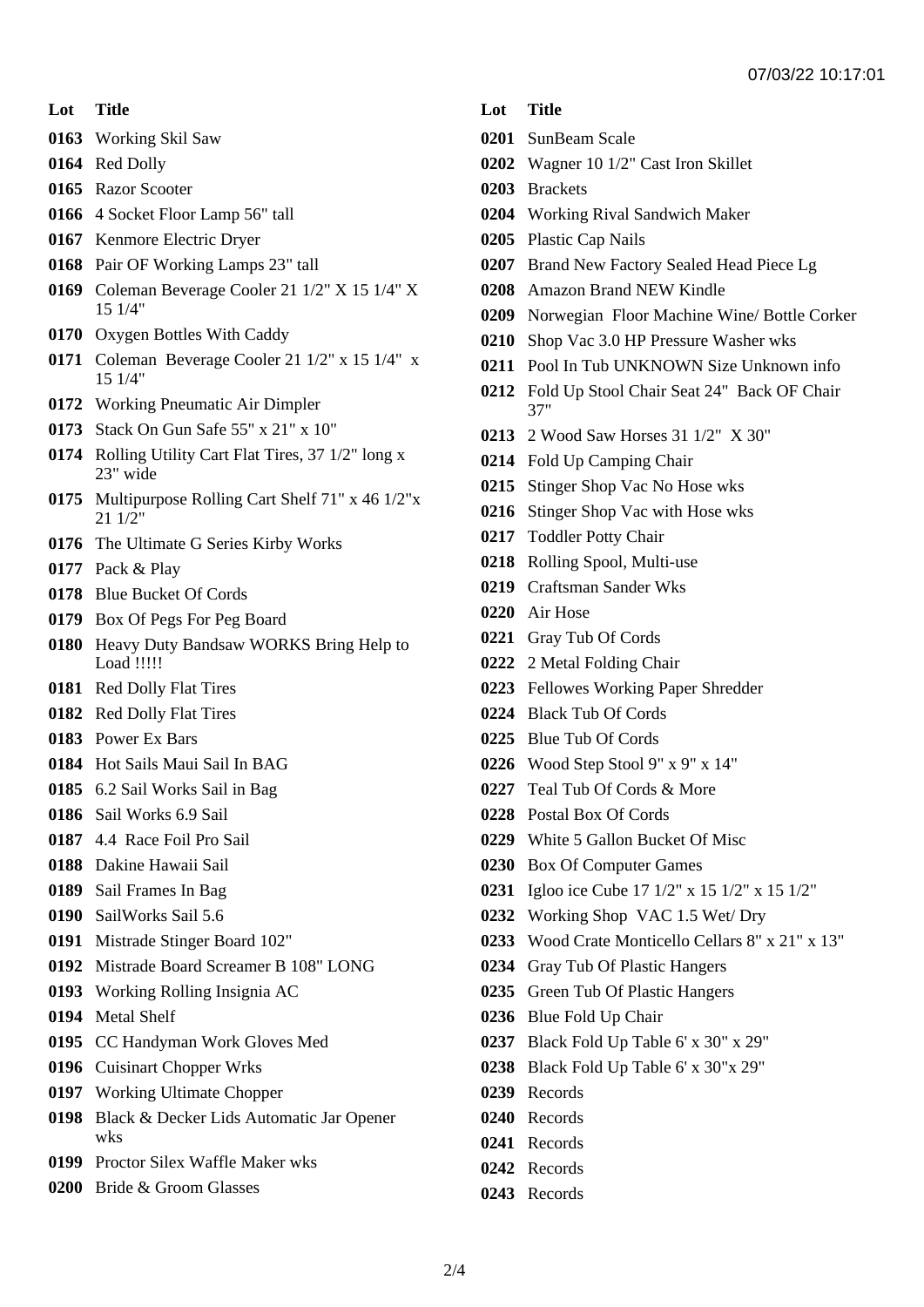- **Lot Title**
- Records
- Records
- Records
- Records
- Records
- Records
- Ext Ladder see Pics Needs Repair
- Ahapsody Telephone With AM/ FM Clock Radio
- Butterfly Necklace /Broach
- Broaches
- Purple Beaded Necklace
- Bracelets
- Leather Bracelet
- Mixed Jewelry
- Jewelry
- Necklace
- 2 Watches
- Beaded Necklace
- 4 Chains
- Choker
- Beaded Necklace
- Working Watch
- Cameo Broach
- Teal Beaded Necklace
- Bracelet
- Beaded Necklace Needs Repair
- Metal Spinning Jewelry Rack
- Metal Pail
- Air Works Portable Air Tank
- The Saturday Evening Post Puzzle
- Plastic Container With Markers & Pens
- Books
- Spiderman Press Conference Movie fx
- Music Stands
- Working Pelonis Black Fan 13"
- Working White Home Pointe Fan 13"
- Earrings
- Bracelet With Stone
- Necklaces
- Bracelets
- Beaded Bracelet
- Dream Catcher Key chain

### **Lot Title**

- Mixed Jewelry
- Mixed Jewelry
- Beaded Necklaces
- Mixed Lot
- Small Bottle Of Jewelry
- 2 Beaded Necklaces
- Untied States oF America NAVY Coin ?
- Key Chains
- Leather Bracelet
- Beaded Necklace Needs Repair
- Small Container With Jewelry
- Beaded Necklace
- America From The Air Book
- From Sea To Shinning Sea Book